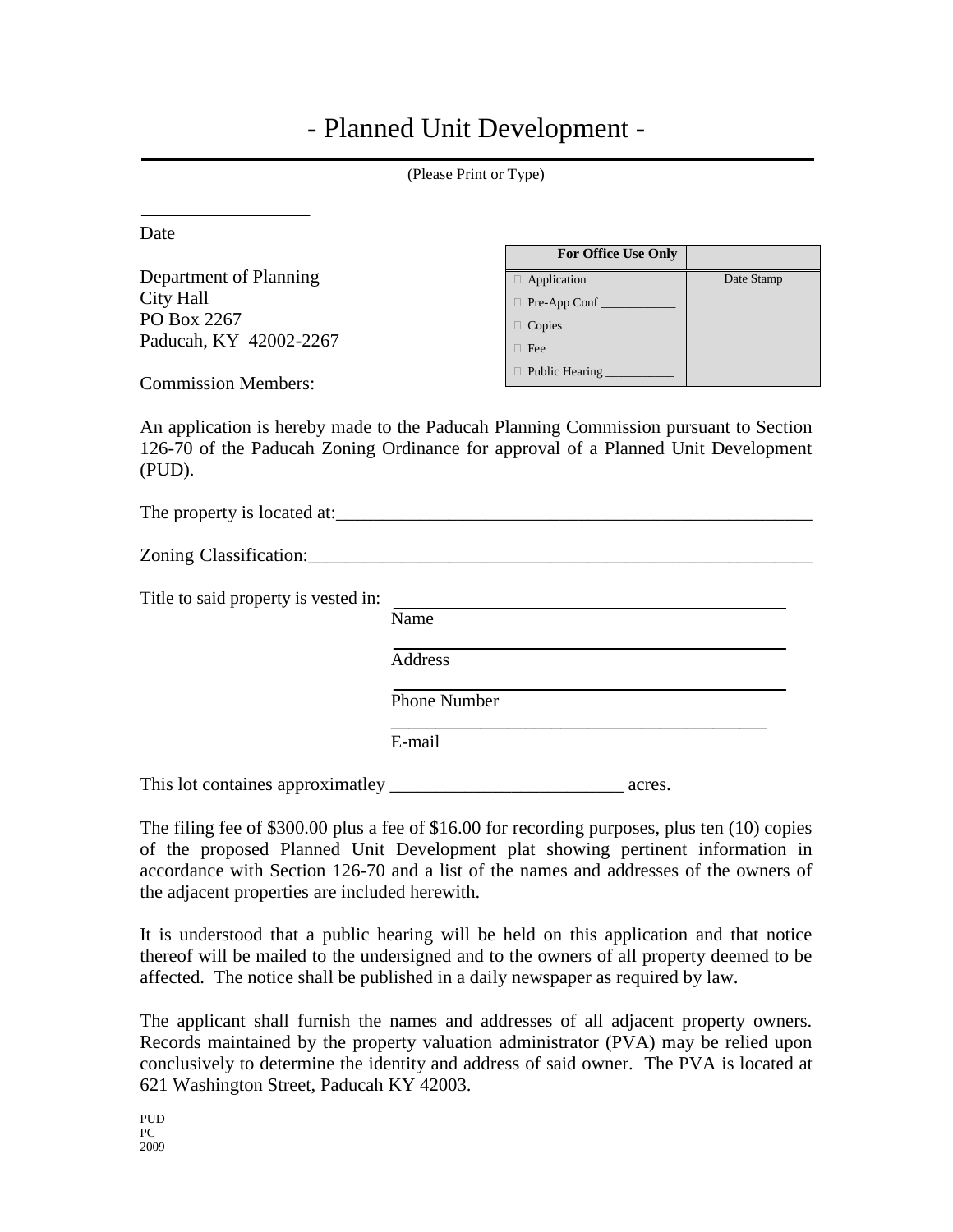Before any work can proceed, applicable building permits must be obtained from the Department of Fire Prevention.

Very truly yours,

**Signature**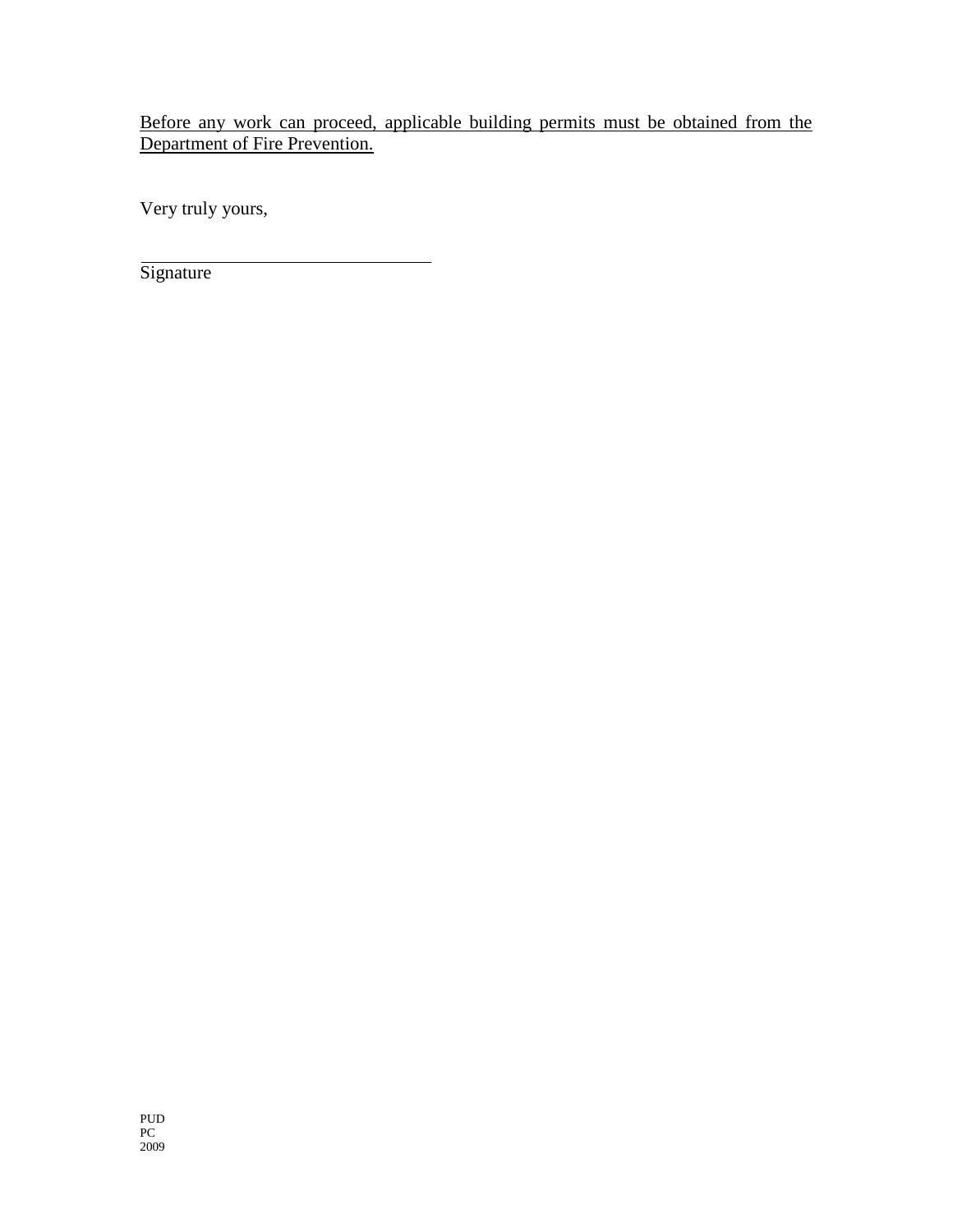There are many different kinds of applications the City of Paducah processes through the Planning Department. Most of our applications require the notification of adjacent property owners, pursuant to Kentucky State Law. The adjacent property owners are to be provided by the applicant, also pursuant to state law. However, incomplete applications cannot be processed because of this requirement. If the adjacent property owner affidavit is not filled out and attached to an application that requires a public hearing, the application will be deemed incomplete. No action can be taken on the application until the property owner affidavit is received.

Adjacent means any property that physically touches the subject property. Property across streets or alleys is not adjacent. For rezoning applications, all property owners within a 200' radius of the subject property must be obtained. State law provides that the Property Valuation Administration (PVA) is the agency which may be relied upon conclusively to determine property owners.

The McCracken County PVA is located at 621 Washington Street, Paducah, KY. An applicant must obtain adjacent property owners from the PVA. The list of adjacent property owners provided to the applicant by the PVA is the list by which Planning Staff will use to notify the property owners of the public hearing to give them due process and an opportunity to be heard.

We appreciate your application and look forward to placing it on the corresponding board agenda. If you have any inquiries, please feel free to contact a planning staff member as we are here to assist in the process. The Paducah Planning Department can be reached at (270) 444-8690.

Q. The lot adjacent to me is vacant or no one lives there—do I still have to obtain the property owner?

A. Yes, state law makes no exceptions for vacant property.

Q. I do not know the address to the adjacent property—how can I get help with that?

A. Please visit our on-line mapping service at [www.map-gis.org.](http://www.map-gis.org/) Lots and addresses can be obtained from there or from the PVA when you go visit them.

Q. Why can't planning staff tell me who the property owner is?

A. The City of Paducah cannot assume any liability for incorrect property owners, especially since KRS 100 provides that applicants are to provide the property owners.

Q. I have already spoken to my neighbor(s) and they are amenable to my application or rezoning—Do I still have to visit the PVA?

A. Yes, Kentucky State Law provides no exceptions, therefore; the City of Paducah is not at liberty to waive this part of the application.